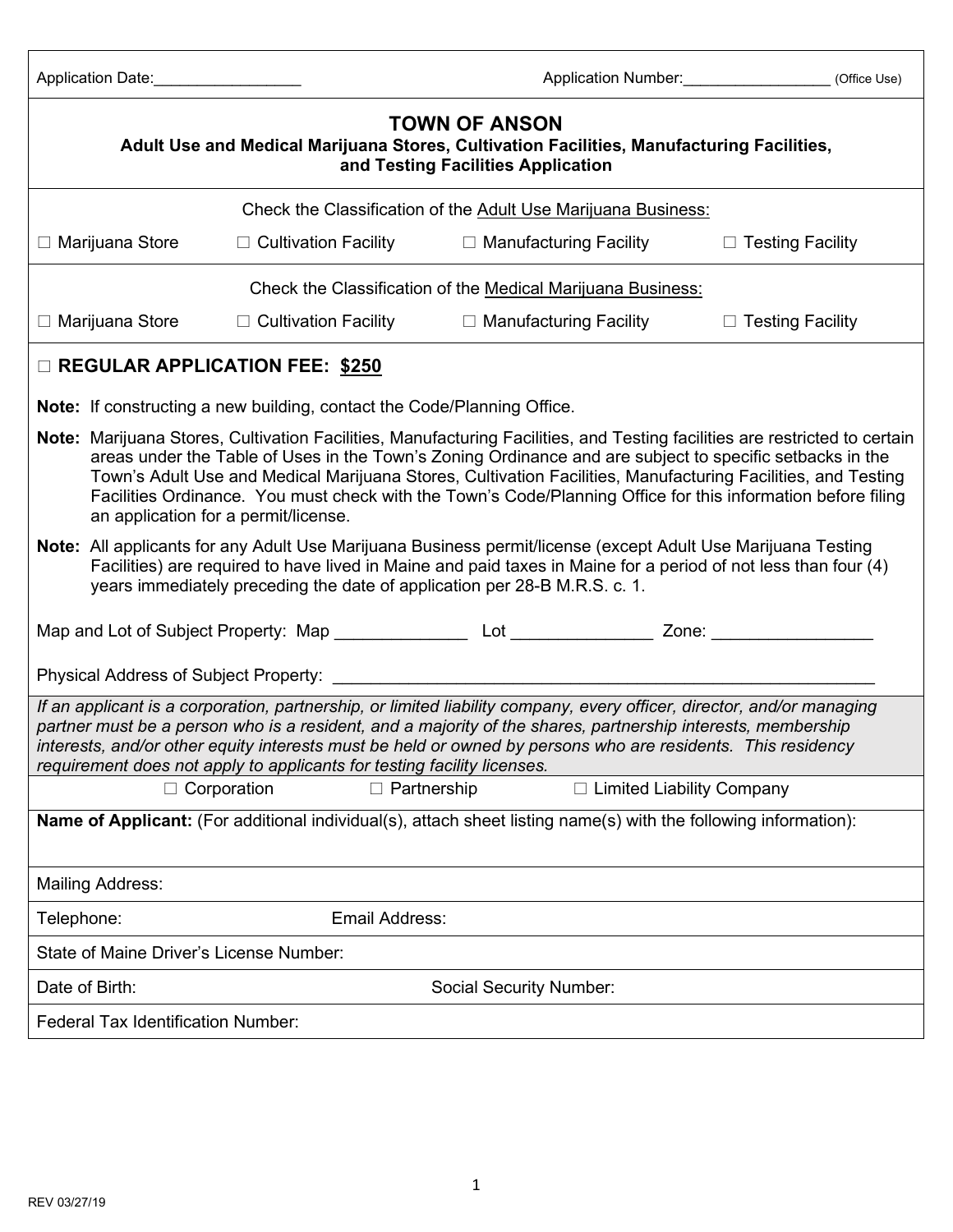Has the applicant or any officer, partner, director, stockholder, or member of the applicant ever been convicted of a felony in a federal, State, or other court?  $\Box$  Yes  $\Box$  No If Yes, please provide the following:

| Name and Location<br>of Court                                                                                                                                                            | <b>Charge Convicted</b><br>0f                                                             | Sentence | Date of<br>Sentencing              | Last Date of<br>Incarceration/Parole/Probation |  |
|------------------------------------------------------------------------------------------------------------------------------------------------------------------------------------------|-------------------------------------------------------------------------------------------|----------|------------------------------------|------------------------------------------------|--|
|                                                                                                                                                                                          |                                                                                           |          |                                    |                                                |  |
|                                                                                                                                                                                          |                                                                                           |          |                                    |                                                |  |
|                                                                                                                                                                                          |                                                                                           |          |                                    |                                                |  |
|                                                                                                                                                                                          |                                                                                           |          |                                    |                                                |  |
| Has the applicant been denied an application for an Adult Use or a Medical Marijuana license by another<br>jurisdiction?<br>$\Box$ Yes<br>$\Box$ No If yes, explain on a separate sheet. |                                                                                           |          |                                    |                                                |  |
| Has the applicant had an Adult Use or a Medical Marijuana license suspended or revoked by another jurisdiction?<br>$\Box$ No If yes, explain on a separate sheet.<br>$\Box$ Yes          |                                                                                           |          |                                    |                                                |  |
|                                                                                                                                                                                          |                                                                                           |          |                                    |                                                |  |
|                                                                                                                                                                                          | Name of Authorized Agent: (Attach notarized statement designating agent(s) if applicable) |          |                                    |                                                |  |
| <b>Mailing Address:</b>                                                                                                                                                                  |                                                                                           |          |                                    |                                                |  |
| Telephone:<br>Email Address:                                                                                                                                                             |                                                                                           |          |                                    |                                                |  |
| State of Maine Driver's License:                                                                                                                                                         |                                                                                           |          |                                    |                                                |  |
| Date of Birth:<br><b>Social Security Number:</b>                                                                                                                                         |                                                                                           |          |                                    |                                                |  |
|                                                                                                                                                                                          |                                                                                           |          |                                    |                                                |  |
| Name of Property Owner (If different than applicant):                                                                                                                                    |                                                                                           |          |                                    |                                                |  |
| <b>Mailing Address:</b>                                                                                                                                                                  |                                                                                           |          |                                    |                                                |  |
| Email Address:<br>Telephone:                                                                                                                                                             |                                                                                           |          |                                    |                                                |  |
| $\Box$ Attach copy of lease of subject property                                                                                                                                          |                                                                                           |          |                                    |                                                |  |
|                                                                                                                                                                                          |                                                                                           |          |                                    |                                                |  |
| <b>Property Owner Signature</b>                                                                                                                                                          |                                                                                           |          | <b>Property Owner Printed Name</b> | Date                                           |  |
|                                                                                                                                                                                          |                                                                                           |          |                                    |                                                |  |
| $\Box$ Attach copy of all current State Marijuana License(s) if any.                                                                                                                     |                                                                                           |          |                                    |                                                |  |
| If a State of Maine application for an Adult Use Marijuana Business and/or Medical Marijuana Business has                                                                                |                                                                                           |          |                                    |                                                |  |

ı Adult Use Marıjuana Business and/or Medical Marıjuana Business has been filed, but has not yet been granted, attach complete copies. Date(s) filed: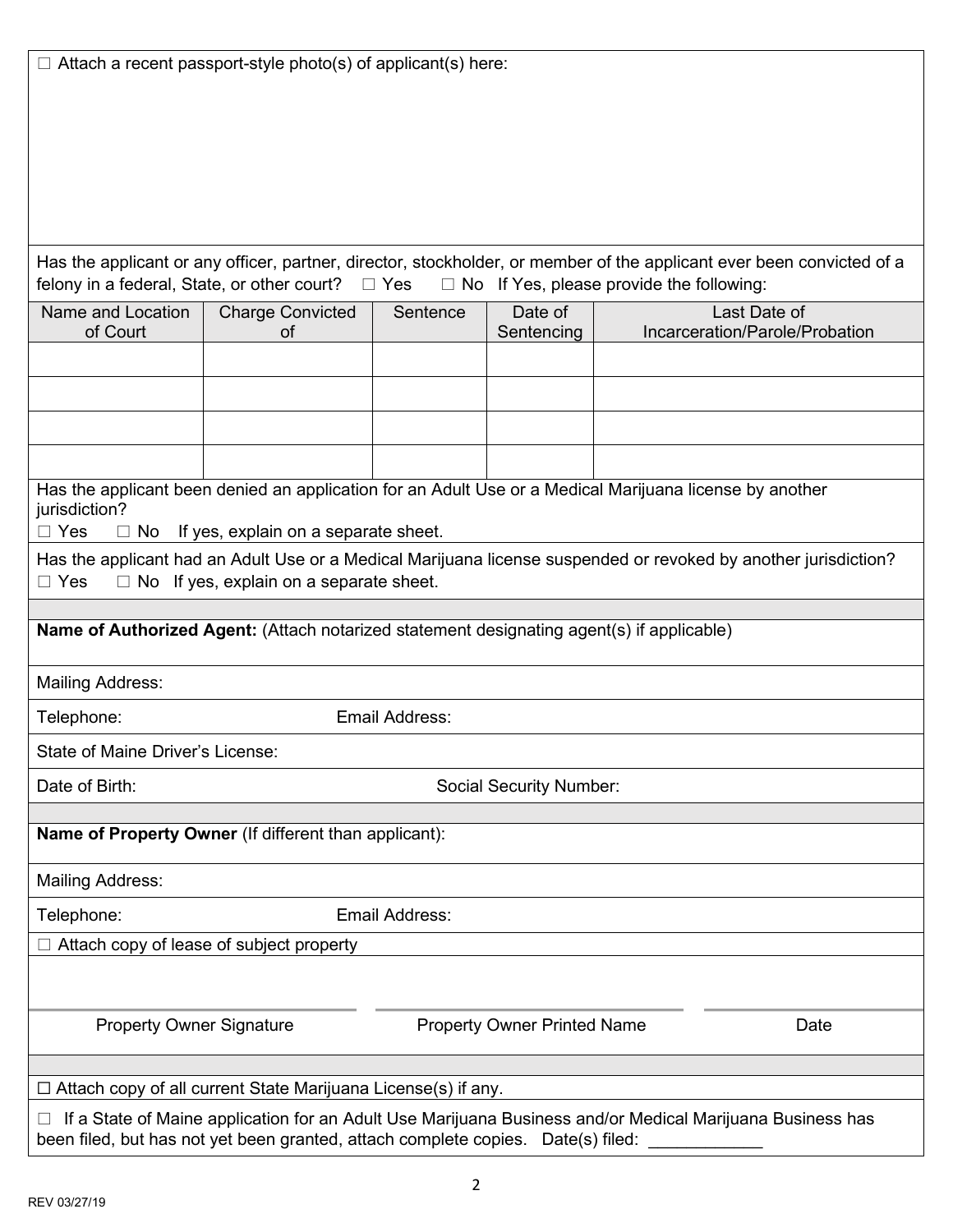| Is the applicant proposing to surrender their Medical Marijuana Business license and entirely convert to an Adult<br>Use Marijuana Business on their currently licensed premises? $\Box$ Yes<br>$\Box$ No                                                                                                                                                                                                                                                                                                                                                            |
|----------------------------------------------------------------------------------------------------------------------------------------------------------------------------------------------------------------------------------------------------------------------------------------------------------------------------------------------------------------------------------------------------------------------------------------------------------------------------------------------------------------------------------------------------------------------|
| $\Box$ If Yes, attach proof of surrendered license.                                                                                                                                                                                                                                                                                                                                                                                                                                                                                                                  |
| NOTE: Adult Use and Medical Marijuana businesses cannot be co-located in the same facility or building by the<br>same licensee. Co-location with cultivation and manufacturing facilities is allowed with restrictions per 28-B M.R.S.<br>§501.                                                                                                                                                                                                                                                                                                                      |
| Is there currently a Medical Marijuana Business on the subject property that began operating before the enactment<br>of 28-B M.R.S. c. 1? $\Box$ Yes<br>$\Box$ No                                                                                                                                                                                                                                                                                                                                                                                                    |
| $\Box$ If Yes, attach evidence if a Medical Marijuana Business had commenced on the property prior to<br>December 31, 2017.                                                                                                                                                                                                                                                                                                                                                                                                                                          |
| Is the proposed Marijuana Business within 1,000 feet of a public or preexisting private school, and/or designated<br>recreation area for children up to 18 years in age, or municipal "safe zone" per 30-A M.R.S. §3253? □ Yes<br>No                                                                                                                                                                                                                                                                                                                                 |
| If Yes, you cannot submit an application for an Adult Use Marijuana Business, but you can submit an<br>application for a Medical Marijuana Business if exempt under §11-14.10.A.9 in the Adult Use and Medical<br>Marijuana Stores, Cultivation Facilities, Manufacturing Facilities, and Testing Facilities Ordinance.                                                                                                                                                                                                                                              |
| Note: The holder of a permit/license for a Medical Marijuana Store located in the following districts - General<br>Purpose, Residential/Light Commercial, or Village Business outside of Village Business Historic – may apply to<br>exchange their permit/license for an Adult Use Marijuana Store permit/license in the same location.                                                                                                                                                                                                                             |
|                                                                                                                                                                                                                                                                                                                                                                                                                                                                                                                                                                      |
| Description of Plan for developing and operating a Marijuana Store, Cultivation Facility,<br>Manufacturing Facility, or Testing Facility: (Attach additional information if necessary)                                                                                                                                                                                                                                                                                                                                                                               |
|                                                                                                                                                                                                                                                                                                                                                                                                                                                                                                                                                                      |
| Anticipated date for project commencement:<br>Anticipated date for project completion:                                                                                                                                                                                                                                                                                                                                                                                                                                                                               |
| $\Box$ Attach a sketch showing the subject premises, including building footprint, interior layout with floor space to be<br>occupied by the business, and parking plan. The sketch must be drawn to scale with marked dimensions.                                                                                                                                                                                                                                                                                                                                   |
| $\Box$ Attach a copy of a Town Tax Map depicting the subject's property lines and any structures containing existing<br>Marijuana Businesses within 1,000 feet of the subject property; the property lines of any public or preexisting private<br>school within 1,000 of the subject's property lines; and the property lines of any established college, daycare,<br>hospital, religious institution, designated recreational area for children up to 18 years, or municipal "safe zone" per<br>30-A M.R.S. §3253 within 500 feet of the subject's property lines. |
| State the estimated average number of vehicles per day anticipated on or using the site: (Include owner(s),<br>employee(s), landlord(s), contractor(s), and staff).                                                                                                                                                                                                                                                                                                                                                                                                  |
| State the number of parking spaces planned for the site:                                                                                                                                                                                                                                                                                                                                                                                                                                                                                                             |
| Note: The nominal parking dimension is 9'x18'. For more information regarding accessible parking standards, contact the<br>Town's Code/Planning Office at 207-431-1575                                                                                                                                                                                                                                                                                                                                                                                               |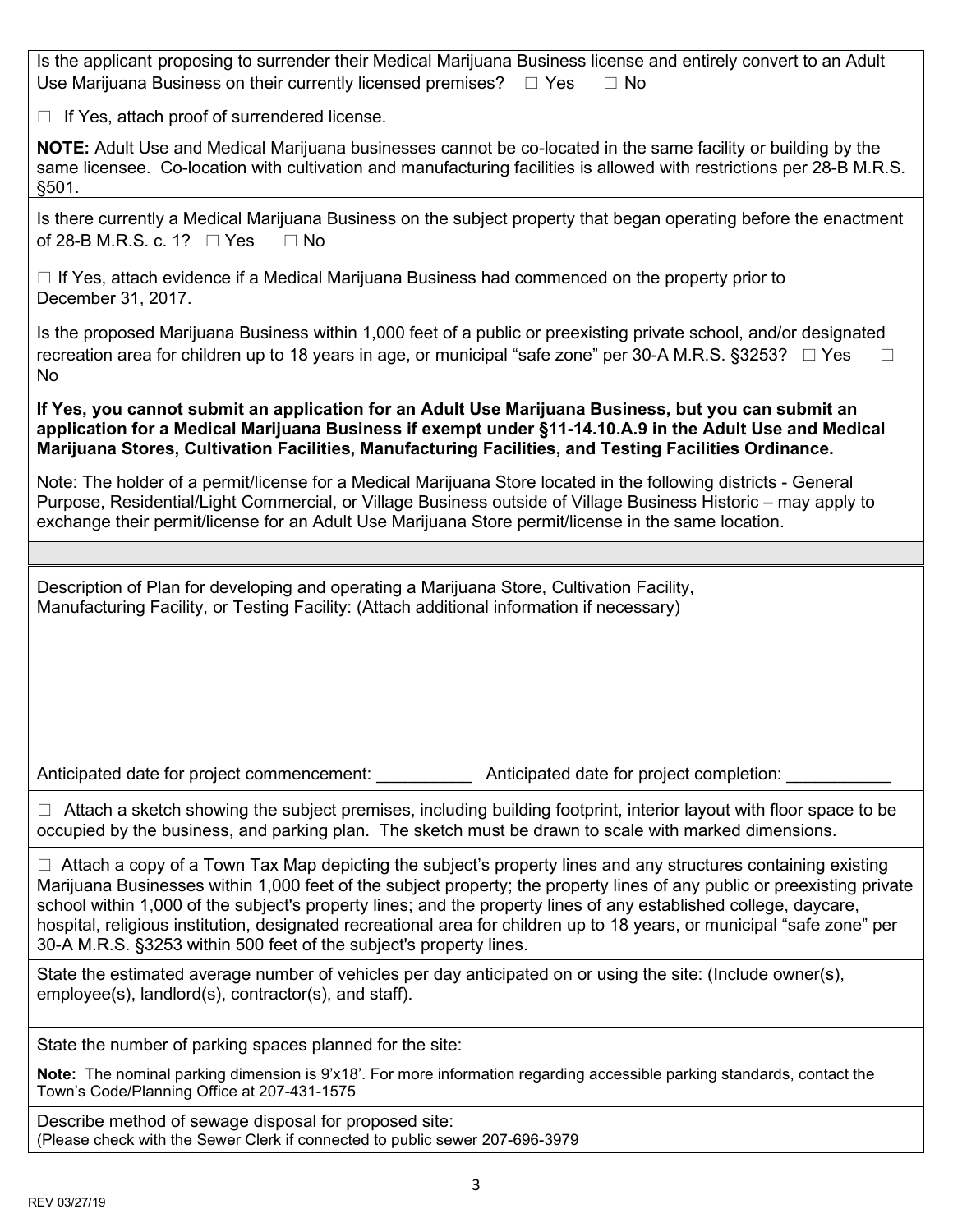| Describe method of water supply to proposed site:<br>(Please check with the Farmington Village Corporation if connected to public water - 207-696*-4221) |  |                                                  |  |  |                                                                                                                            |
|----------------------------------------------------------------------------------------------------------------------------------------------------------|--|--------------------------------------------------|--|--|----------------------------------------------------------------------------------------------------------------------------|
| Are there additional federal, State, or local permits or approvals required? $\square$ Yes<br>$\Box$ No<br>If yes, please list:                          |  |                                                  |  |  |                                                                                                                            |
| State the hours and days of operation: (Note: Maximum open hours are between 9 AM to 9 PM)                                                               |  |                                                  |  |  |                                                                                                                            |
| Sun __________ Mon __________ Tues __________ Wed _________ Thu __________ Fri _________                                                                 |  |                                                  |  |  | <b>Sat</b>                                                                                                                 |
| side of the street or public way. (Attach a separate sheet if necessary)<br>Name                                                                         |  | <b>Address</b>                                   |  |  | List below the names and addresses of the owners of abutting properties and those with property on the opposite<br>Map/Lot |
|                                                                                                                                                          |  |                                                  |  |  |                                                                                                                            |
|                                                                                                                                                          |  |                                                  |  |  |                                                                                                                            |
|                                                                                                                                                          |  |                                                  |  |  |                                                                                                                            |
|                                                                                                                                                          |  | FOR ADULT USE AND MEDICAL MARIJUANA STORES ONLY: |  |  |                                                                                                                            |
| of an alcohol, inhalants, or other controlled substance: (Attach additional sheets if necessary)                                                         |  |                                                  |  |  | products to persons who are under the age of twenty-one (21), or to persons who appear to be under the influence           |
| Describe how marijuana and marijuana products at the Marijuana Store will be displayed and sold: (Attach<br>additional sheets if necessary)              |  |                                                  |  |  |                                                                                                                            |
|                                                                                                                                                          |  |                                                  |  |  | Attach samples of the logo and labeling that will be used in the store, and the sign to be attached to the store.          |
| Attach the Security Plan for this location. (Include location of Knox Box)                                                                               |  |                                                  |  |  |                                                                                                                            |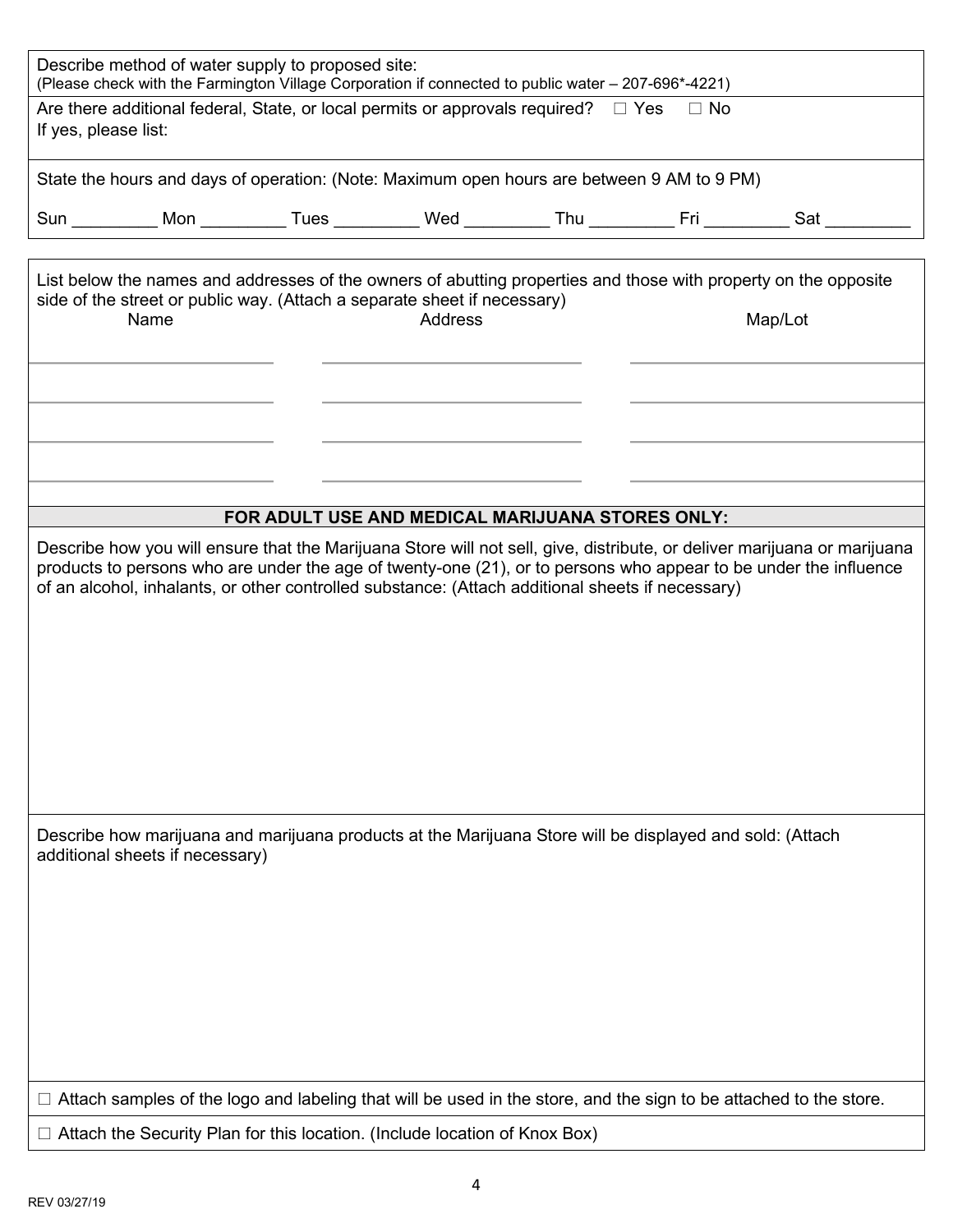$\Box$  Attach the Odor Control Plan for this location.

- The Code/Planning Office shall notify the following Department Heads, and request a letter regarding whether there is adequate traffic safety and emergency vehicle access: Fire Rescue Chief; Police Chief; Director of Public Works.
- The Code/Planning Office shall notify the Administrative Assistant for their review and any recommendations.
- The Code/Planning Officer shall submit a letter regarding whether the applicant is in violation of any Town land use ordinance on the subject parcel, and notify all abutting property owners through certified mail. The applicant will be invoiced for postage if the application has been deemed complete.
- The Wastewater Treatment Facility Superintendent shall submit a letter regarding whether the project will cause an unreasonable burden on the municipal sewer system.
- If applicable, the application shall be reviewed under the Americans with Disabilities Act (ADA) for ADA accessibility and compliance with ADA regulations by the Code/Planning Office.

**Upon Planning Board approval, the application shall be forwarded to the Board of Selectmen for a Public Hearing for consideration of approval of a permit/license. All advertising fees for the public hearing will be invoiced to the applicant.** 

**Permit/License Fees** (Payable upon Board of Selectmen permit/license issuance):

- □ Marijuana Store: \$1,250
- $\Box$  Marijuana Cultivation:
	- □ Tier I Cultivation: Up to 30 mature plants (and an unlimited number of immature plants and seedlings) or up to 500 SF of mature plant canopy:

Permit/License by plant count:  $\Box$  \$10/plant indoor or indoor/outdoor  $\Box$  \$5/plant outdoor

Permit/License by SF:  $\Box$  \$250/indoor or indoor/outdoor  $\Box$  \$125/outdoor

- $\Box$  Tier II Cultivation: 501-2,000 SF of mature plant canopy:  $\Box$  \$1,500/indoor or indoor/outdoor  $\Box$  \$750/outdoor
- $\Box$  Tier III Cultivation: 2,001-7,000 SF of mature plant canopy:  $\Box$  \$5,000/indoor or indoor/outdoor  $\Box$  \$2,500/outdoor
- $\Box$  Tier IV Cultivation: 7,001-20,000 SF of mature plant canopy:  $\Box$  \$15,000/indoor or indoor/outdoor  $\Box$  \$7,500/outdoor
- $\Box$  Adult Use Marijuana Manufacturing Facility: \$1,250
- $\Box$  Marijuana Testing Facility: \$500

Tier I Medical Marijuana Manufacturing Facility (≤40 lbs.): \$300

Tier II Medical Marijuana Manufacturing Facility (≤200 lbs.): \$500